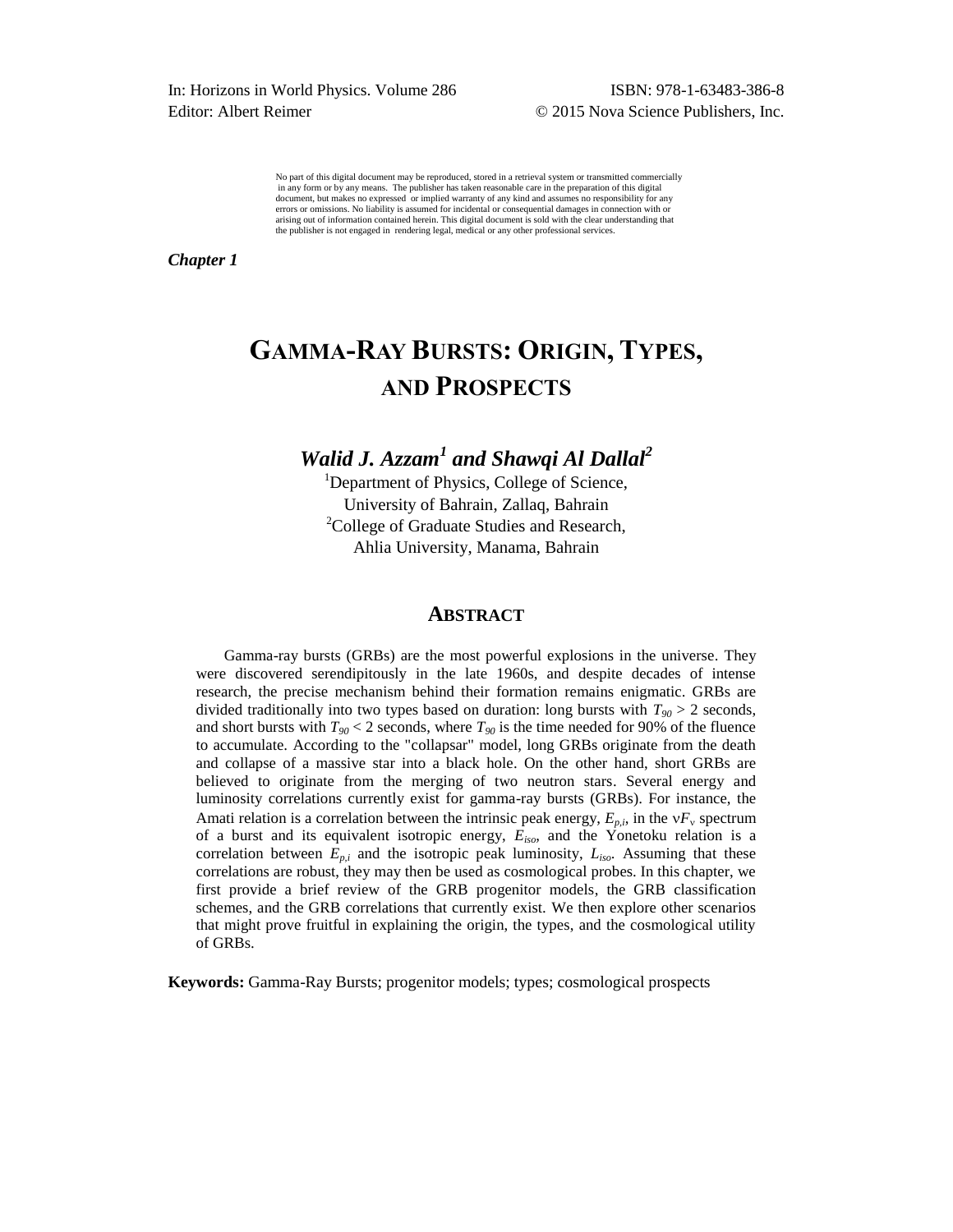#### **1.INTRODUCTION**

Gamma ray bursts (GRBs) are the most powerful explosions in the Universe and are promising cosmological probes of the early Universe [1]. They were serendipitously discovered by the Vela satellites in the 1960s [2]. The luminosity of the brightest GRBs rivals that of the entire Universe at all wavelengths although they last only for a few seconds [3]. The following decades witnessed only slow progress since gamma-ray instruments of the time exhibited poor positioning capabilities, and thus allowed only wide-field insensitive telescope follow-ups. Since their discovery, great efforts have been deployed to have a better understanding of their origin and the precise mechanism behind their formation. The bursts radiate between  $10^{48}$  and  $10^{55}$  erg and are isotropically distributed on the sky. These facts led most astronomers to conclude that GRGs are located at cosmological distances beyond the local group of galaxies. A confirmation of the cosmic distance scale of GRBs was first obtained by the BeppoSAX satellite in 1997. Bursts are usually followed by an afterglow that appears at longer wavelengths. X-ray and optical afterglow emissions were first observed in 1997, and led to the determination of the first GRB redshift  $(z = 0.695)$  [4-5]. Subsequently, the study of GRB afterglows provided a wealth of information about these enigmatic explosions [6-10]. Traditionally, GRBs have been classified into long bursts (LGRBs) with  $T_{90}$  > 2sec, and short bursts (SGRBs) with  $T_{90}$  < 2sec, where  $T_{90}$  is the duration needed to accumulate 90% of the burst fluence [11]. Long duration GRBs (LGRBs) are typically observed in the star-forming regions of the host galaxies [11-15]. An important parameter characterizing the bursts is their duration. It lasts from few milliseconds to several minutes and depends upon the mechanism involved, the nature of the progenitor, and the environment. Recently, GRBs exhibiting very short durations ( $T_{90}$  < 0.1) have been discovered [16]. The distribution of different GRB classes, based on duration alone, exhibits a broad profile with significant overlap, and hence makes the classification scheme inconclusive. There is compelling evidence that some long duration GRBs are associated with supernovae events [17-21], since long duration GRBs are typically observed in the star-forming regions of their host galaxies [20-23]. Beaming effects are usually associated with LGRBs, and observations suggest a significant variation in the jet angle ranging from 2 to 20 degrees [22].

The most favored model of SGRBs is the merger of compact objects such as neutron stars and black holes. The jets associated with these events are less collimated than LGRBs [23], and sometimes they are not collimated at all [24].

In the first section of this chapter, we introduce the collapsor model in which a massive star collapses to form a black hole. In the second section, we discuss the possible origin of SGRBs. In the third section, we investigate the origin of jets associated with LGRBs, their types, and the mechanism of formation. After that, we consider other aspects of GRB physics, including the afterglow spectra and origin, the relation of GRBs and the star formation rate. Finally, we will look at the potential use of GRBs as cosmological probes.

#### **2. THE COLLAPSOR MODEL**

Long duration GRBs are thought to be the final fate of massive stars [25]. A black hole is usually formed after the core collapse. In certain cases, a magnetar is formed as an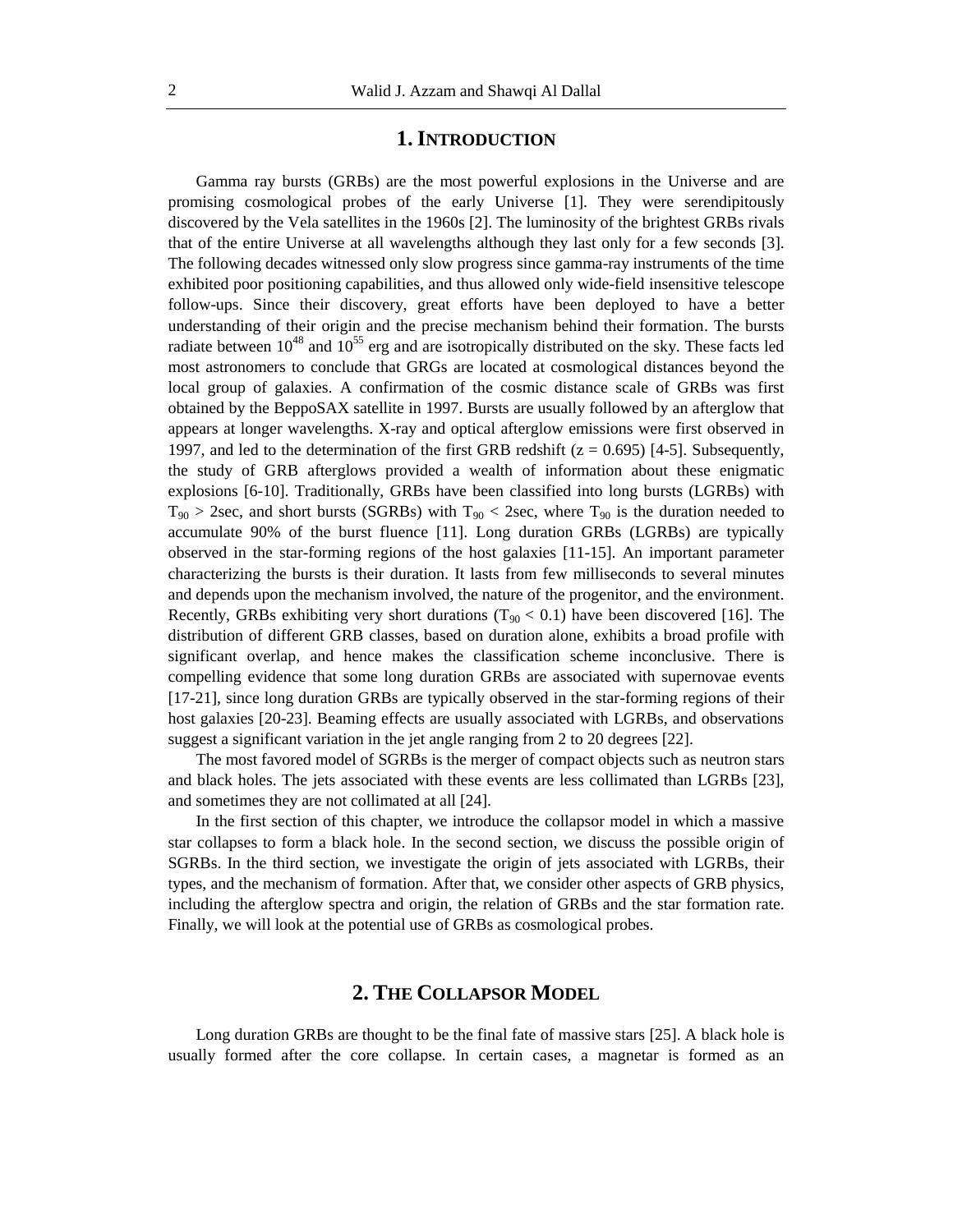intermediate state which eventually collapses to a black hole [26]. The central engine is formed from a compact core of few solar masses with the Schwarzschild radius  $r_s \sim 10^4 (M_{BH}/3M_{\odot}) m$ , where  $M_{BH}$  is the mass of the black hole and  $M_{\odot}$  is the solar mass. The black hole accretes the in-falling gas rather efficiently. An important part of the gravitational energy,  $\sim 10^{54}$  erg, is radiated as thermal neutrinos, whereas a smaller part is radiated as gravitational waves [27]. A small fraction, however,  $\sim 10^{51}$  erg, is converted to a GRB fireball which becomes eventually the origin of a highly relativistic bipolar jet and is responsible for the observed gamma rays [28, 29].

According to this model, the minimum angular momentum needed is basically the value associated with the last stable orbit around a black hole which, for a non-rotating black hole is given by [30]

$$
J = 2(3)^{1/2} GM / c = 4.6 \times 10^{16} [M_{BH} / 3M_{\odot}] cm^{2} / s
$$
 (1)

where G is the universal gravitational constant, c is the speed of light in vacuum,  $M_{BH}$  is the mass of the black hole, and  $M_{\odot}$  is the solar mass. For a rotating black hole it is given by [31]

$$
J = 2GM / (3)^{1/2}c = 1.5 \times 10^{16} \left[ M_{BH} / 3M_{\odot} \right] cm^2 / s
$$
 (2)

The GRB fireball model assumes that a large amount of energy is released within a short time scale. The luminosity of the out-flowing material in this case is given by  $L \sim E_{iso}/t$ , where  $E_{iso}$  is the equivalent isotropic energy, and  $t$  is the duration of the LGRG [32]. The fireball consists of gamma rays, electron-positron pairs, and some baryons. The relativistic jet is formed when the optically thick plasma expands to overcome the gravitational pressure [33]. The jet is characterized by a bulk Lorentz factor which increases initially as  $\Gamma(r) \sim r / r_o$ , where  $r_o \sim 10^5$  m, is the inner radius of the accretion disc. The Lorentz factor becomes constant at a value  $\Gamma \sim \eta$ , where  $\eta$  is the baryon loading of the fireball and is defined as the ratio between the total energy and the mass flow. The fireball attains a radius of  $r_o \eta$  at this Lorentz factor [34-35]. A prompt  $\gamma$ -ray emission from GRBs occurs when a significant fraction of the fireball energy is converted back to radiation energy. This emission is currently explained in terms of the internal shock model where collisions between shells of plasma produce shocks, and thus converting a fraction of the kinetic energy to particles that radiate via synchrotron mechanism. The internal shock collisions are semi-relativistic and occur due to a difference in the Lorentz factor between the shells [32]. The colliding shell model was successful in producing the observed pulse structure of the GRB spectra [36-37]. The magnetic field is thought to be amplified by a fraction of the shock energy [38-39], whereas electrons are accelerated via the Fermi mechanism to relativistic energies by another fraction of the shock energy. A characteristic peak,  $\mathcal{E}_{sp}$ , attributed to synchrotron radiation usually

appears at a few hundred keV in the  $\gamma$ -ray spectrum. The observed spectra above  $\mathcal{E}_{sp}$  can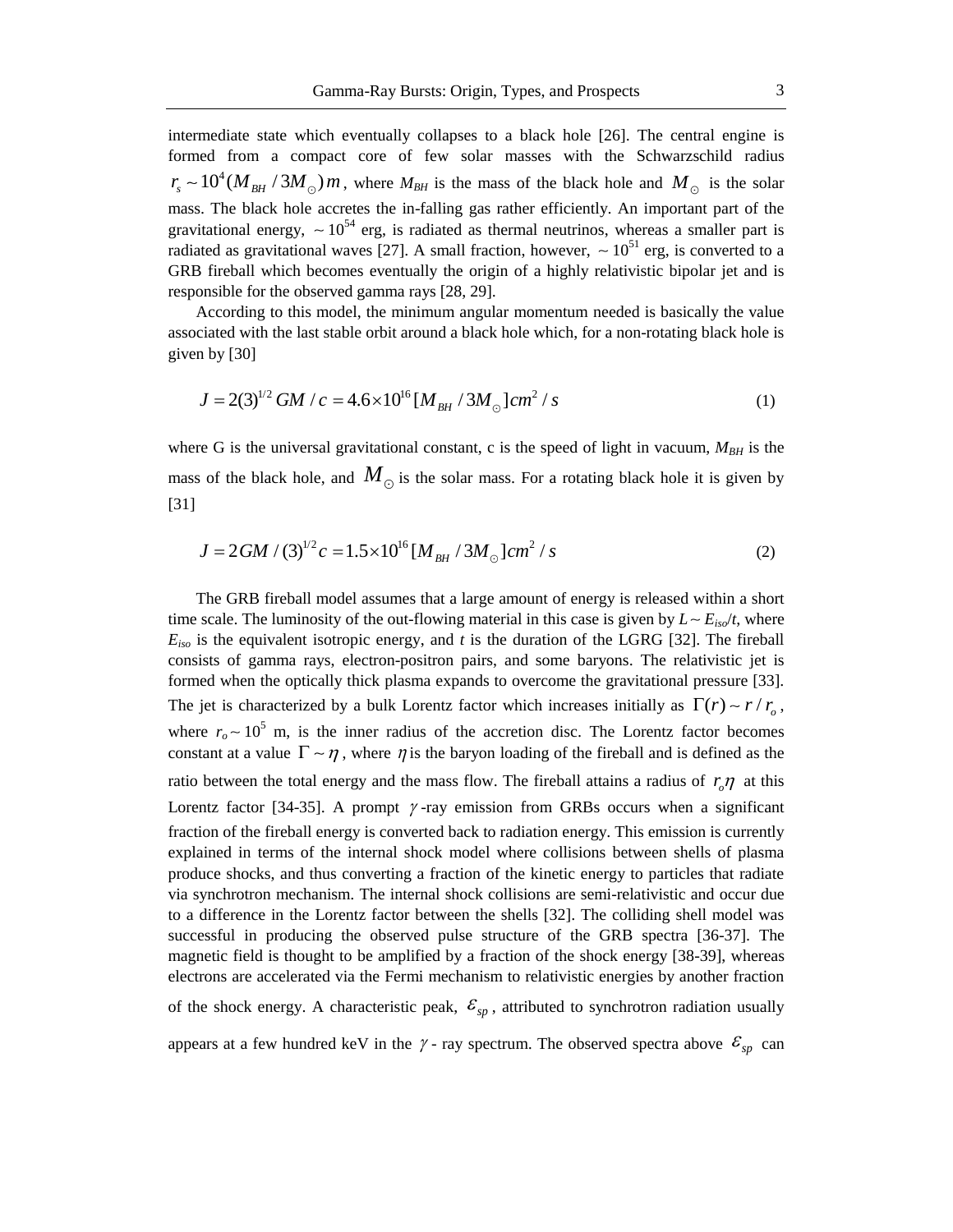be explained as due to synchrotron radiation resulting from the power-law distributed electron Lorentz factor [32]. However, the synchrotron shock model described above has difficulties in explaining the observed  $\gamma$ -ray spectrum below  $\mathcal{E}_{sp}$  for a large fraction of bursts [40-42]. In the fast cooling synchrotron model, electrons lose most of their energy to the observed radiation via the synchrotron/Compton mechanism. In this model, a spectrum of the form  $n(\varepsilon) \sim \varepsilon^{-3/2}$  below  $\varepsilon_{sp}$  is expected to be found. This is in contrast to the  $n(\varepsilon) \sim \varepsilon^{-1}$ 

typically observed for LGRBs. A harder variation,  $n(\mathcal{E}) \sim \mathcal{E}^{-2/3}$ , synchrotron spectrum for electrons in a random magnetic field is often referred to as the "synchrotron death line" [40], and is violated by a considerable fraction of LGRBs.

Many attempts have been devised to explain the discrepancy in the observed Compton mechanism. Among these explanations are the Compton scattering of optical photons to keV energies [43], low-pitch angle scattering or jet radiation [44, 45], synchrotron self-absorption in the keV range [46], mixing of keV photons with axion-like particles [47], time-dependent acceleration [48], and photospheric thermal emission [32].

#### **3. SHORT DURATION GAMMA RAY BURSTS**

The Swift satellite has provided valuable information regarding the origin of short duration GRBs. Accurate localization of the bursts led to the discovery that a fraction of these bursts are located in elliptical galaxies, i.e., associated with older stellar populations, and were found to be on average less energetic and at a lower redshift than LGRBs [49-53]. These observations confirm the old idea that SGRBs originate from the merger of compact objects such as neutron stars and black holes [54, 55]. Nevertheless, so far there is no conclusive proof for this model.

### **4. GAMMA-RAY BURST JETS**

GRBs jets have been the subject of intense research in the Fermi era. The Fermi satellite observations of GRBs over a broad energy range revived interest in the model of Poyntingflux dominant GRB jets [56, 57]. Modeling Fermi data supports magnetic models that provide a natural explanation of the GRB jets. In these models, particles are accelerated in the reconnection region of the magnetic field lines and produce the observed radiation. Two categories of magnetic models can be inferred from the data. The first category is characterized by a complete absence of baryons in the jet, or they are dynamically negligible, at least in the initial phase [58, 59]. The second category is characterized by a significant baryon load which is dynamically sub-dominant relative to the magnetic stresses [60-63]. These two models can merged in a hybrid model dubbed ICMART [64] in which an initial Poynting flux dominates the outflow with only few baryons that lead to internal shocks when the magnetic energy subsides at larger radii.

Some researchers have suggested that GRB outflows are collimated [65]. The evidence of this collimation is inferred from an achromatic break seen in many afterglow light curves, and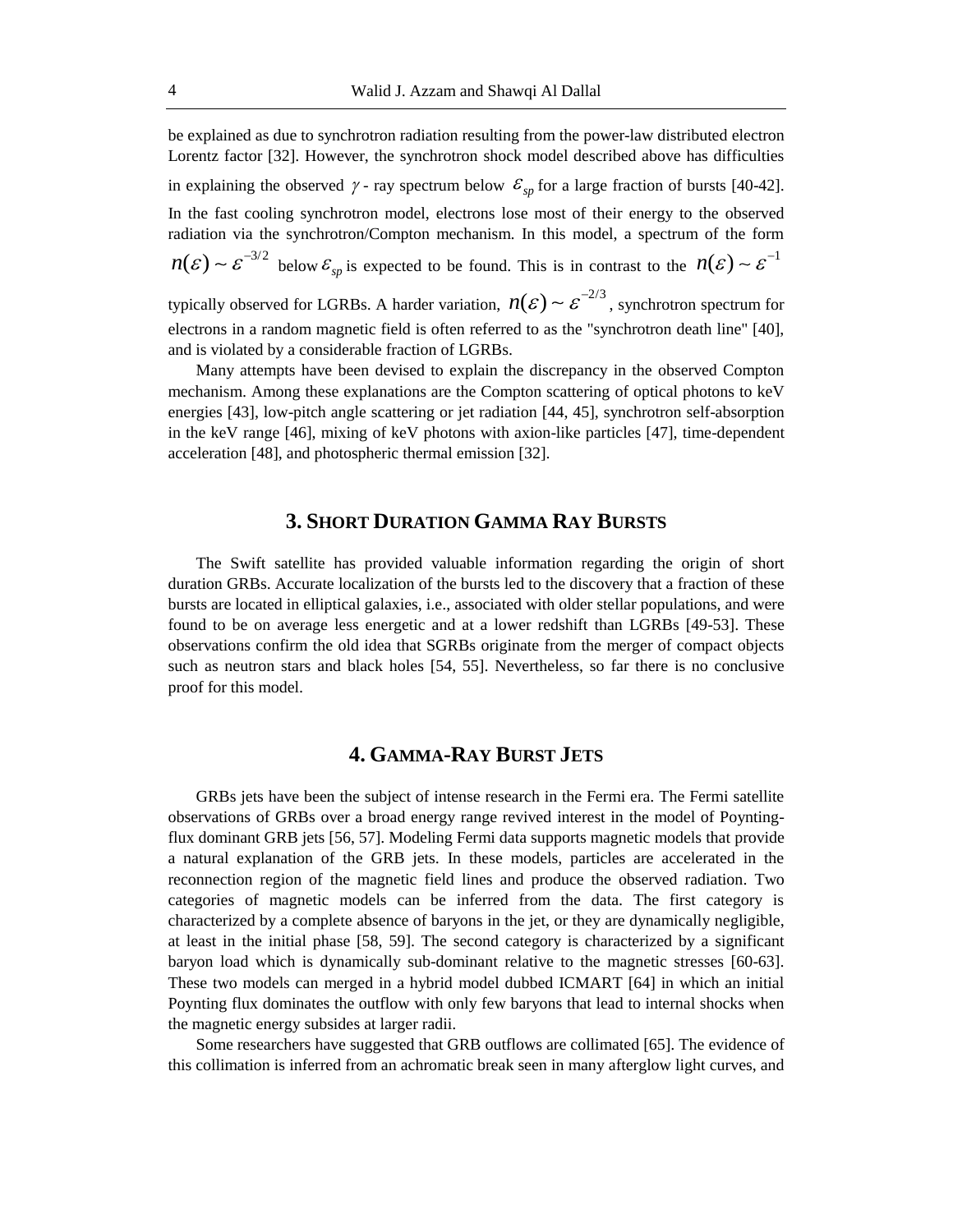is known as "jet breaks". The light curve steepens following the jet break. This observation is due to two effects [66, 67]. The first is the so-called "edge" effect [68-70]. For a relativistically moving jet with a Lorentz factor  $\Gamma$ , photons emitted at any point of the jet are beamed within a  $1/\Gamma$  cone as seen in the lab frame. The second effect of a finite jet angle on the light curve is produced by sideway expansion [66, 67]. Numerical simulations show that the sideway expansion of a relativistic jet remains unimportant until  $\Gamma$  drops below 2 [71-73].

The GRB jets are expected to exhibit a structure arising from the variation of the luminosity per unit angle and the Lorentz factor with angle across the jet. This variation follows either a power-law function [74, 75] or a Gaussian distribution [76-78]. Other types of jet structure are the two-component jet model in which the GRB outflow is composed of a narrow jet, characterized by a higher isotopic luminosity  $\Gamma_{\gamma,iso}$  and  $\Gamma$  factor, which is

usually surrounded by a wider jet with lower a  $\Gamma_{\gamma,iso}$  and  $\Gamma$  component.

The GRB jet can also exhibit a "patchy" appearance, resulting from emissions produced by many patches or "mini-jets" within a broad cone [79, 80]. Mechanisms responsible for theses patchy jets include non-uniform shells within the internal shock scenario [79], localized Lorentz boosted emission regions associated with relativistic outflows in magnetic reconnections, or turbulence in a magnetically-dominated jet [81-83].

Another interesting effect, dubbed, "orphan afterglows" involves the detection of afterglow events of a relativistic jet with a finite opening angle, but without the detection of the prompt  $\gamma$  - ray emission itself [84-86]. In this case, an observer lying outside the jet cone might not see  $\gamma$  - rays because of the strong relativistic beaming of photons in the direction of the jet and away from the observer's line of sight.

#### **5. GAMMA-RAY BURST AFTERGLOWS**

The Swift satellite, with its X-ray and UV-optical telescopes, has provided a unique opportunity to localize GRBs. Once a burst is detected, these on-board telescopes slew to the GRB position within few seconds to observe the target as it transits from the  $\gamma$  - ray phase to the lower frequency afterglow phase. Thus, Swift has provided a wealth of information regarding the nature and evolution of the burst [87, 88]. It was found that a variety of physical processes affect the early X- ray afterglow lightcurve [89]. The Swift X-ray telescope has found that for about 50% of the GRBs, the X-ray flux decays rapidly after the burst (  $F_x \propto t^{-3}$ ), followed by a plateau during which the X-ray afterglow decreases at a much slower rate ( $F_x \propto t^{-1/2}$ ) than expected by the standard forward-shock model [90]. It was suggested that the  $\gamma$ -ray prompt radiation and the afterglows are produced by two different mechanisms [90] or one produced by different outflows. Swift data also indicate a sharp increase in the X-ray flux (flares) minutes to hours after the end of the GRB [91-93]. The rapid risetime for the X-ray flux suggests that a central engine in these explosions is active for a time period much longer than the burst duration [94, 95].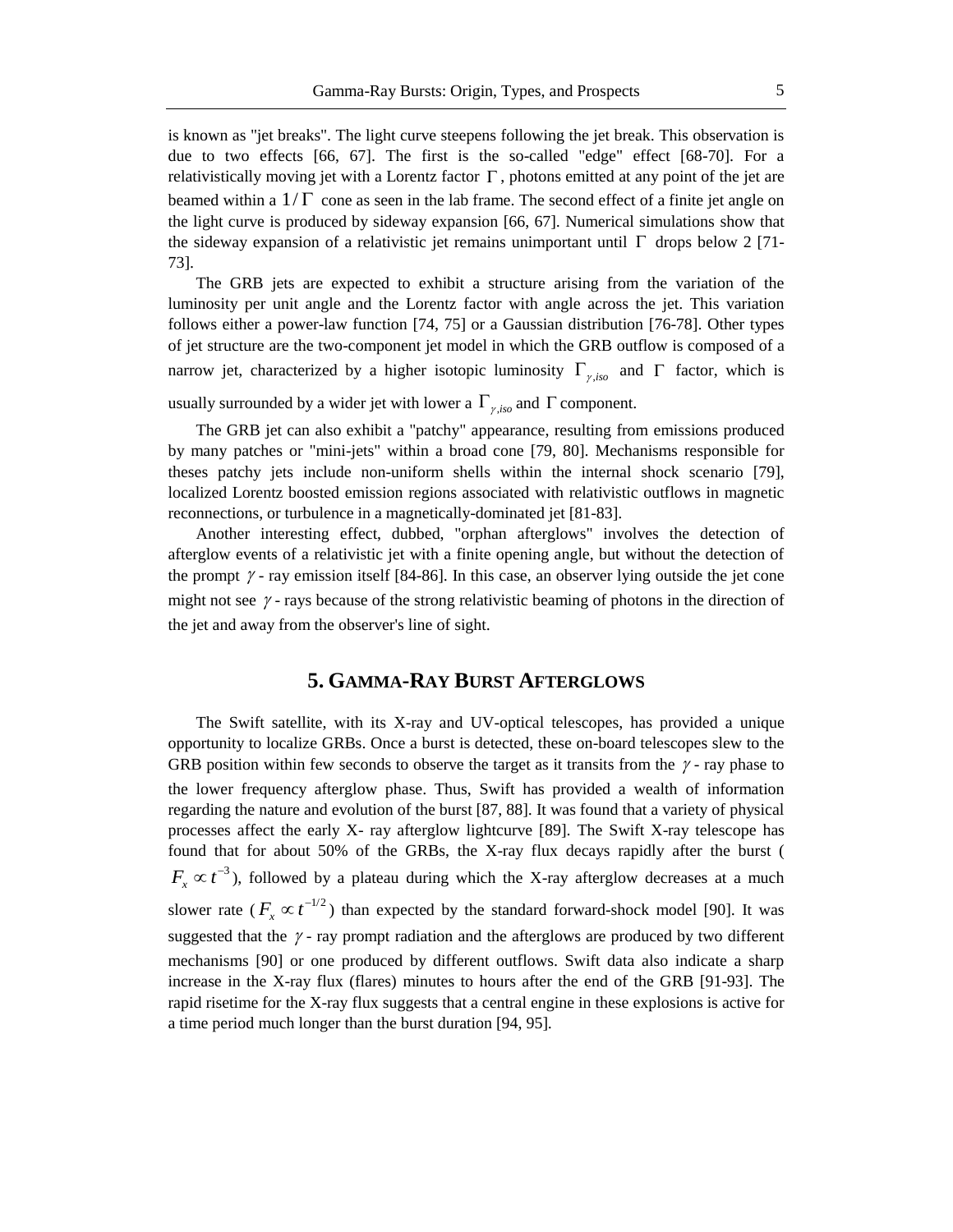## **6. - RAY PROMPT EMISSION**

The nature and mechanism of the prompt  $\gamma$  - ray radiation that triggers detectors on board GRB satellites remains a puzzle. Many models have been investigated to answer this question. Among these models is the internal shock model, the external shock model, or something entirely different. In addition, are  $\gamma$ -ray photons produced via synchrotron processes or inverse-Compton processes, or by some other in identified mechanism? Answering these questions will certainly provide a clue as to the source of these bursts.

Some of these questions can be investigated by analyzing data in the range  $\sim$  10 keV to > 300 GeV provided by the multipurpose Fermi satellite. These data were the source of many discoveries regarding the spectra and evolution of the bursts [96, 97]. Data provided by this satellite indicate that in most cases the high-energy photons ( $> 10^2$  MeV) were detected with a delay of a few seconds with respect to the lower energy emission ( $\leq$  1 MeV), and lasts for a time period much larger ( $\sim 10^3$  s) than the low energy emission (1 minute for most GRBs). In addition, the broad-band prompt  $\gamma$ -ray spectra consist, in most cases, of one peak and a power-law function with different indices at low and high energies and with a smooth transition from one to the other. Many authors have found strong evidence suggesting that the observed high-energy photons ( $>10^2$  MeV) are due to the external forward shock via the synchrotron process [98, 99]. However, the origin of the prompt  $\gamma$  - ray emission at low and high energies remains elusive. Among the proposed models to explain the  $\gamma$ -ray emission in these energy domains are synchrotron and inverse-Compton radiation processes with internal or external shocks, or at locations where the magnetic field in the Poynting jet is dissipated [100-106].

### **7. GAMMA-RAY BURSTS AND STAR FORMATION RATES**

The Swift satellite data has provided a rich number of measured GRB redshifts that permit an accurate statistical analysis of the distribution of LGRBs. These GRBs are most probably powered by the core collapse of massive stars [107-109]. This idea is strongly supported by observations of associations between LGRBs and supernovae [110, 111]. The collapsor model suggests that the cosmic GRB rate should, in principle, trace the cosmic star formation rate [112, 113]. However, observations seem to indicate that the rate of LGRBs does not strictly follow the star formation rate (SFR), but instead increases with cosmic redshift faster than the SFR, specially at high-z [114-116]. The observed enhancement of the GRB rate has led many research groups to postulate several possible mechanisms that produce such enhancement [117-119]. The prevailing idea that has gained support recently is the possibility that the enhancement has an evolutionary origin that may be parameterized as  $(1+z)^{\delta}$  [117]. This approach encompasses the effect of cosmic metallicity evolution [120], an evolution in the stellar mass function [121], as well as possible selection effects. However, Jun-Jie Wei et al. advance the idea that the enhancement of the GRB redshift distribution compared to the SFR is not completely answered [122]. They have proposed eliminating the discrepancy between the GRB rate and the SFR by assuming a modest evolution,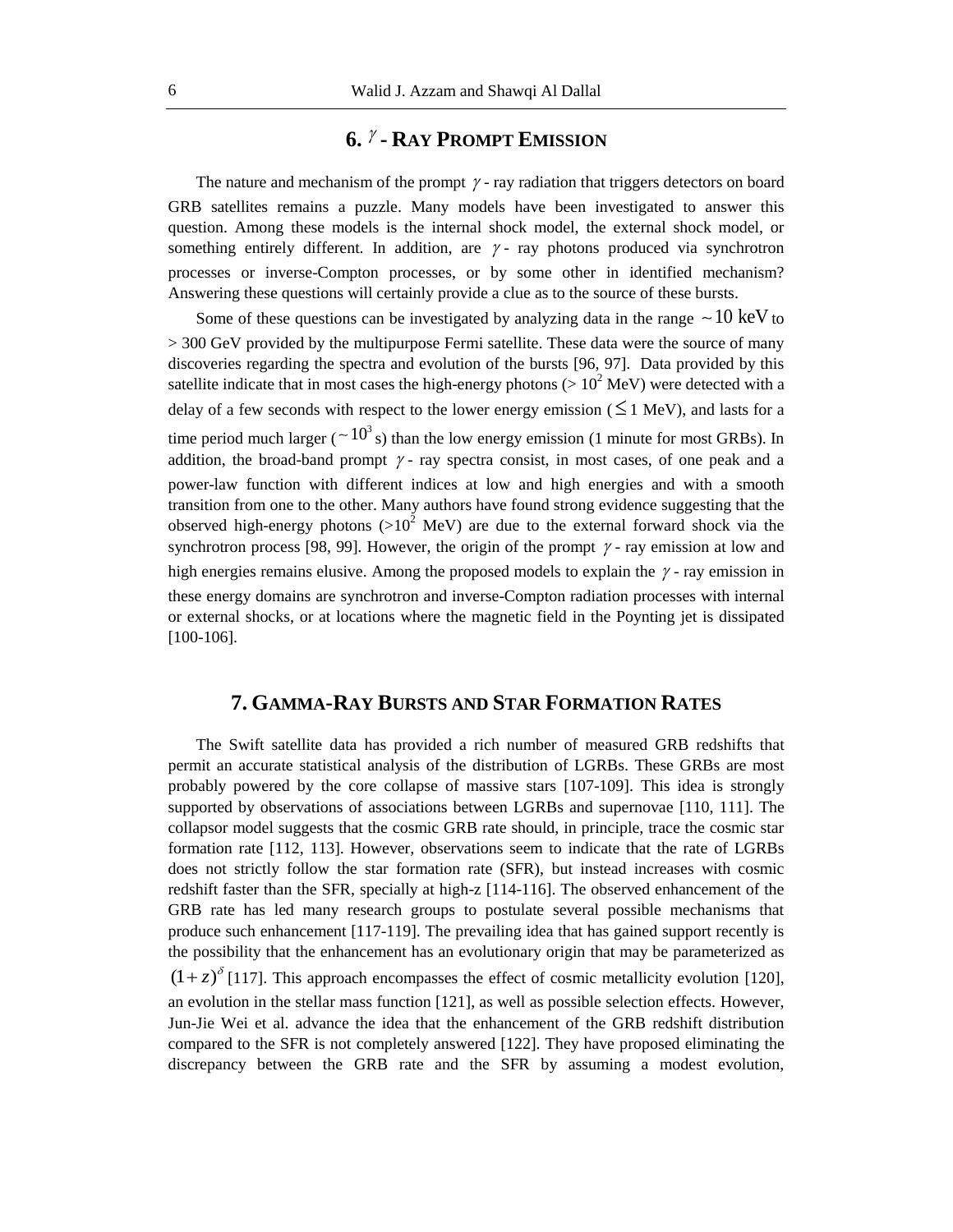parametrized as  $(1+z)^{0.5}$ - an effect that perhaps implies a cosmic evolution in metallicity. They found a relatively higher metallicity cut off,  $z = 0.68z_{0}$  than reported by previous studies, and suggested that LGRBs occur preferentially in metal poor environments with  $z = 0.1 - 0.3 z_{\odot}$ .

#### **8. GRBS AS COSMOLOGICAL PROBES**

Gamma-ray bursts are powerful tools in probing cosmological models, since they can be detected to large redshifts  $(z > 9)$  and are unencumbered by dust [123–128]. Furthermore, several robust correlations between the radiated energy and the peak energy in the  $vF_v$ spectrum have been utilized to pin down certain cosmological parameters, like the density parameter  $\Omega_{\rm M}$  [129–132].

If the redshift and the spectrum of a GRB are known, then two important parameters can be computed: the equivalent isotropic energy,  $E_{iso}$ , and the intrinsic peak energy,  $E_{p,i}$ , in the  $vF_v$  spectrum. E<sub>iso</sub> can be computed by integrating the spectrum in the  $1 - 10^4$  keV range, and  $E_{p,i}$  is simply given by  $E_{p,obs} \times (1 + z)$ , where  $E_{p,obs}$  is the observed peak energy in the  $vF_v$ spectrum.

In 2002, Amati et al. [131, 132] found a strong correlation between  $E_{iso}$  and  $E_{p,i}$ . The correlation can be written as:

$$
log(E_{iso}) = A + B log(E_{p,i} / \langle E_{p,i} \rangle)
$$
\n(3)

where  $\langle E_{p,i} \rangle$  is the mean intrinsic peak energy for the entire sample, and A and B are fitting parameters that are obtained through least-square fits [131].

In a similar way, one may investigate other correlations, like the Yonetoku relation which is a correlation between the peak isotropic luminosity,  $L_{iso}$ , and  $E_{p,i}$ . The relation may be written as:

$$
log(L_{iso}) = A + B log(E_{p,i} / \langle E_{p,i} \rangle),
$$
\n(4)

where again A and B are fitting parameters that are obtained through least-square fits.

Several studies [124, 125] have looked at the robustness of these relations and whether they are redshift independent. These studies have confirmed the robustness of these relations and that they are not due to selection effects.

The L<sub>iso</sub> obtained from the Yonetoku relation can be compared to L<sub>2</sub> which is obtained from the luminosity distance,  $d_L$ , for an assumed cosmological model, as follows:

$$
L_{\Omega} = 4\pi\varepsilon P d_{\text{L}}^2 \tag{5}
$$

where  $\varepsilon$  is the mean photon energy and P is the peak photon flux. The luminosity distance can be calculated for different values of the cosmological parameters and the resulting  $L_{\Omega}$  is then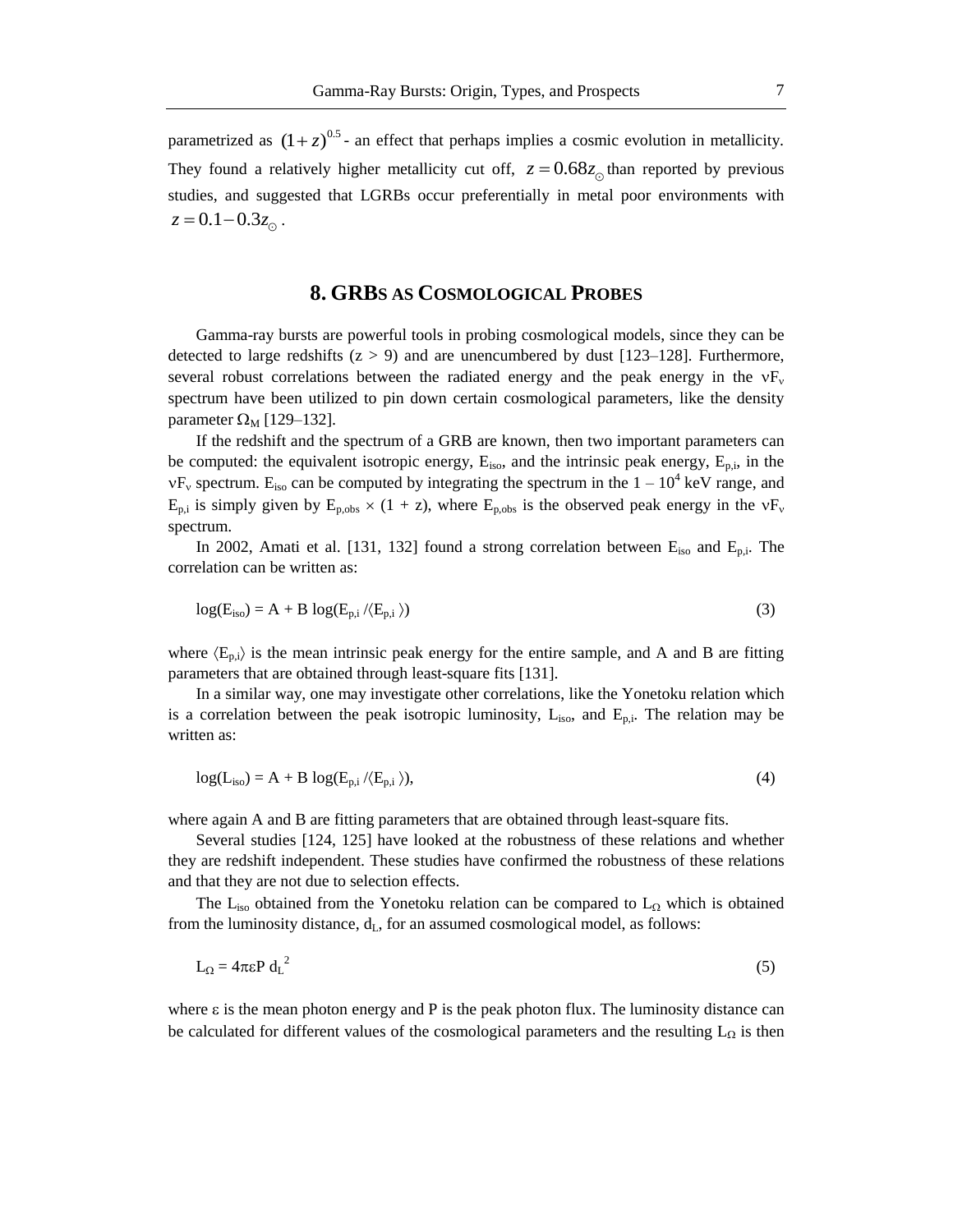compared to L<sub>iso</sub>. The best values for the cosmological parameters are the ones that bring  $L_{\Omega}$ closest to  $L<sub>iso</sub>$ .

Such cosmological investigations started in earnest in 2004 with the discovery of the Ghirlanda relation which was tighter than the Amati relation and was thus more suited for cosmological investigations [136]. The results of these studies were promising and were successfully used to put limits on  $\Omega_M$  and  $\Omega_{\Lambda}$  [137]. This, in turn, led to the derivation of a GRB Hubble diagram which ended up being a powerful cosmological tool [138–141]. Despite the success of the Ghirlanda relation, in the long run, the Amati relation proved more fruitful since it did not require knowledge of the jet opening angle. By using a sample of 156 bursts, Amati et al. [132] succeeded in obtaining reliable values for  $\Omega_M$ .

From what has been mentioned so far, it is clear that GRBs hold great promise as cosmological probes. As more GRB data become available, the GRB correlations will become tighter and more effective in pinning down cosmological parameters.

#### **CONCLUSION**

Gamma-ray bursts are the most powerful explosions in the Universe. They come in two basic types: long and short. Several progenitor models have been proposed, but none have been fully confirmed. The Swift and Fermi satellites have provided a wealth of data, especially in regard to afterglow studies. Gamma-ray bursts also hold great promise as cosmological probes since they can be detected to large redshifts and are not encumbered by dust.

#### **REFERENCES**

- [1] Vedrenne, G. and Atteia, J-L. (2009) Gamma-Ray Bursts: The Brightest Explosions in the Universe. Springer/Praxis Books.
- [2] Klebesadel, et al., R.W. (1973) Observations of Gamma Ray Bursts of Cosmic Origins, *Astrophysical Journal,* 182, L85-L88. http//dx.doi.org/10.1086/181225.
- [3] Kulkarni, S. R., et al. *Nature,* 398: 389–394 (1999).
- [4] Costa, E., et al., *Nature* 387, 783-785 (1997).
- [5] van Paradijs, J., et al. *Nature* 386, 686-689, (1997).
- [6] Frail, D. A., Kulkarni, S. R., Nicastro, L., Feroci, M., Taylor, G. B., *Nature* 389, 261- 263, (1997).
- [7] Bloom, J. S. et al., Nature, 401: 453–456 (1999).
- [8] Zhang, B., Mészáros, P., Gamma-Ray Bursts: progress, problems & prospects. *International Journal of Modern Physics* A 19, 2385-2472, (2004).
- [9] Piran, T., *Reviews of Modern Physics* 76, 1143-1210, (2004).
- [10] Gehrels, N., Ramirez-Ruiz, E., Fox, D. B. Gamma-Ray Bursts in the Swift Era. *Annual Review of Astronomy and Astrophysics* 47, 567-617,(2009).
- [11] Kouveliotou, C., et al., *Astrophysical Journal,* 182, L85-L88, (1973).
- [12] Bloom, J. S., Kulkarni, S. R., & Djorgovski, S. G. *Astronomical Journal,* 123, 1111– 1148 (2002).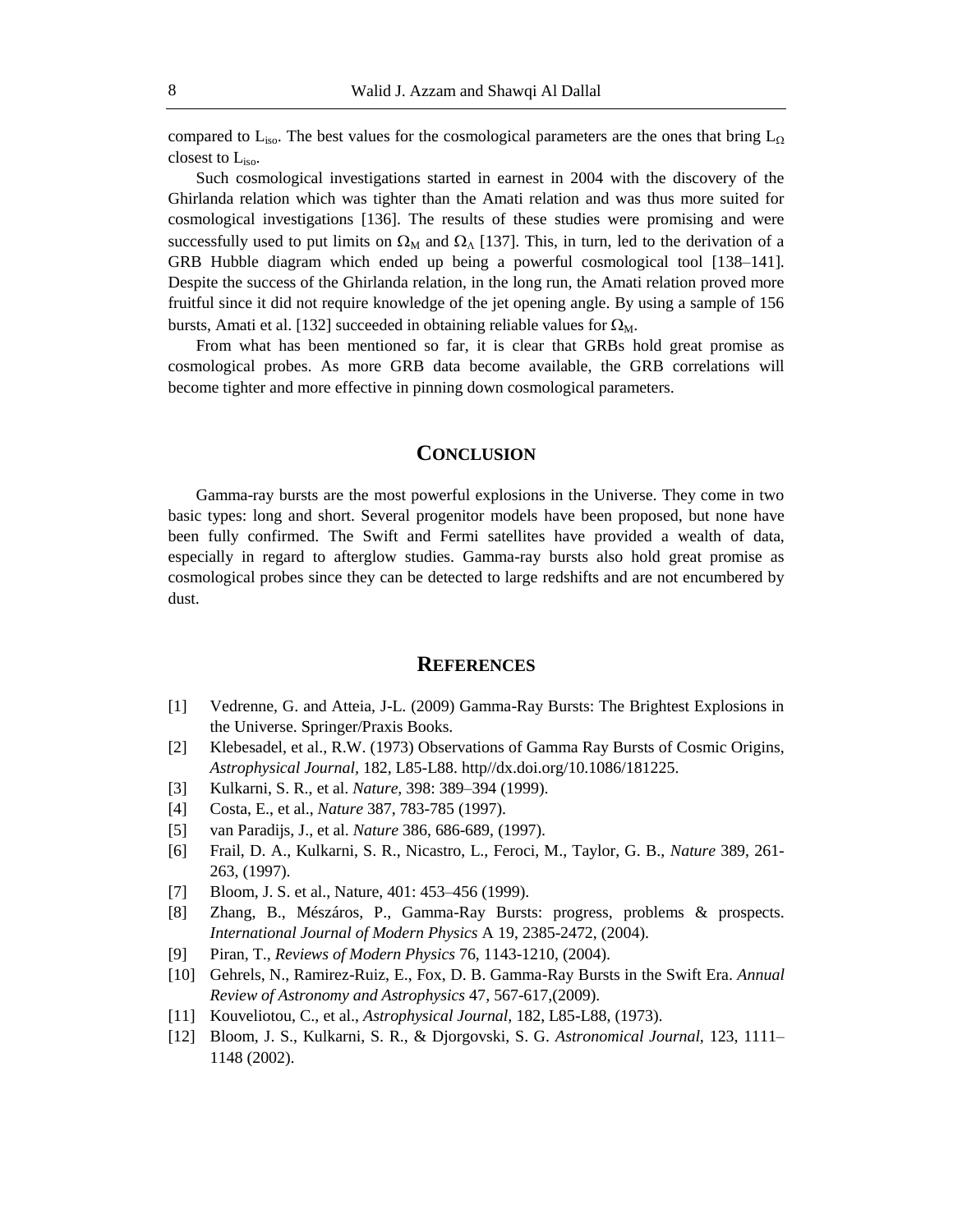- [13] Fruchter, A. S. et al., *Nature* 441, 463-468, (2006).
- [14] Christensen, L., Hjorth, J., Gorosabel, J., A&A 425, 913-926, (2004).
- [15] Castro Ceron, J. M., Michalowski, M. J., Hjorth, J., Watson, D., Fynbo, J. P. U., Gorosabel, J., *ApJ* 653, L85-L88, (2006).
- [16] Cline, D. B., et al. Review. *International Journal of Astronomy and Astrophysics,* 1, 164-172, (2011).
- [17] Galama, T. J. et al., *Nature* 395, 670-672, (1998).
- [18] Hjorth, J. et al. *Nature* 423, 847-850, (2003).
- [19] Stanek, K. Z., et al. *ApJ* 591, L17-L20, (2003).
- [20] Starling, R. L. C., et al. *MNRAS* 411, 2792-2803, (2011).
- [21] Melandri, A., et al*., A&A* 547, A82, (2012).
- [22] Frail, D. A., et al. *Astrophysical Journal Letters,* 562, L557-L558, (2001).
- [23] Watson, D. et al., *Astronomy and Astrophysics,* 454, L123-L126, (2006).
- [24] Grupe, D., et al. *Astrophysical Journal,* 653, 462, (2006).
- [25] Gehrels, N., et al., *Annual Rev. Astronomy and Astrophysics,* 47, 567-617 (2009).
- [26] Vietri, M. and Stella, *Astrophysical Journal Letters,* 527, L43-L46, (1999).
- [27] O'Brien, P. T. et al., *Astrophysical Journal,* 647, 1213, (2006).
- [28] Gehrels, N. and Mészáros, P., *Science,* 337, 932 (2012).
- [29] Mészáros, P. and Gehrels, N., *Research in Astronomy and Astrophysics,* 12, 1139, (2012).
- [30] Kouveliotou, C., et al. *Gamma Ray Bursts,* Cambridge University Press, Cambridge, (2012).
- [31] Willott, C.J., et al., *Astronomy Journal,* 134, 2435-2450, (2007).
- [32] Gehrels, N. and Razzaque, S., arXiv:1301.0840v1 [astro-ph.HE] 4 Jan 2013.
- [33] Mészáros, P., Laguna, P., and Rees M. J., *Astrophysical Journal,* 415, 181 (1993).
- [34] Rossi, E. M, Beloborodov, A. M., and Rees, M. J. *Mon. Not. Roy. Astron. Soc.* 369, 1797 (2006).
- [35] Mészáros, P., Rees, M. J., *Astrophysical Journal,* 530, 292, (2000).
- [36] Dermer, C. D., *Astrophysical Journal,* 614, 284, (2004).
- [37] Kobayashi, S. , Piran T., and R. 'e. Sari, *Astrophysical Journal,* 490, 92 (1997).
- [38] Medvedev, M. V. and Loeb, A., *Astrophysical Journal.* 526, 697, (1999).
- [39] Inoue, T., Asano, K. and Ioka, K., *Astrophysical Journal,* 734, 77, (2011).
- [40] Preece, R. D., Briggs, M. S., Mallozzi, R. S., Pendleton, G. N., Paciesas W. S., and Band, D. L., *Astrophysical Journal Letters,* 506, L23 (1998).
- [41] Kaneko, Y., Preece, R. D., Briggs, M. S., Paciesas, W. S., Meegan C. A. and Band, D. L., *Astrophysical Journal Suppl.* 166, 298 (2006).
- [42] Goldstein, A. , Burgess, J. M., Preece, R. D., Briggs, M. S., Guiriec, S., van der Horst, A. J., Connaughton V. and Wilson-Hodge C. A. et al., *Astrophysical Journal Suppl.* 199,19 (2012).
- [43] Panaitescu, A. and Mészáros, P., *Astrophysical Journal,* 544, L17, (2000).
- [44] Medvedev, M. V., *Astrophysical Journal,* 540, 704, (2000).
- [45] Medvedev, M. V., *Astrophysical Journal,* 637, 869, (2006).
- [46] Granot, J., Piran, T., and Sari, R., *Astrophysical Journal Letters,* 534, L163, (2000).
- [47] Mena, O. , Razzaque, S. and Villaescusa-Navarro, F., JCAP 1102, 030 ,(2011).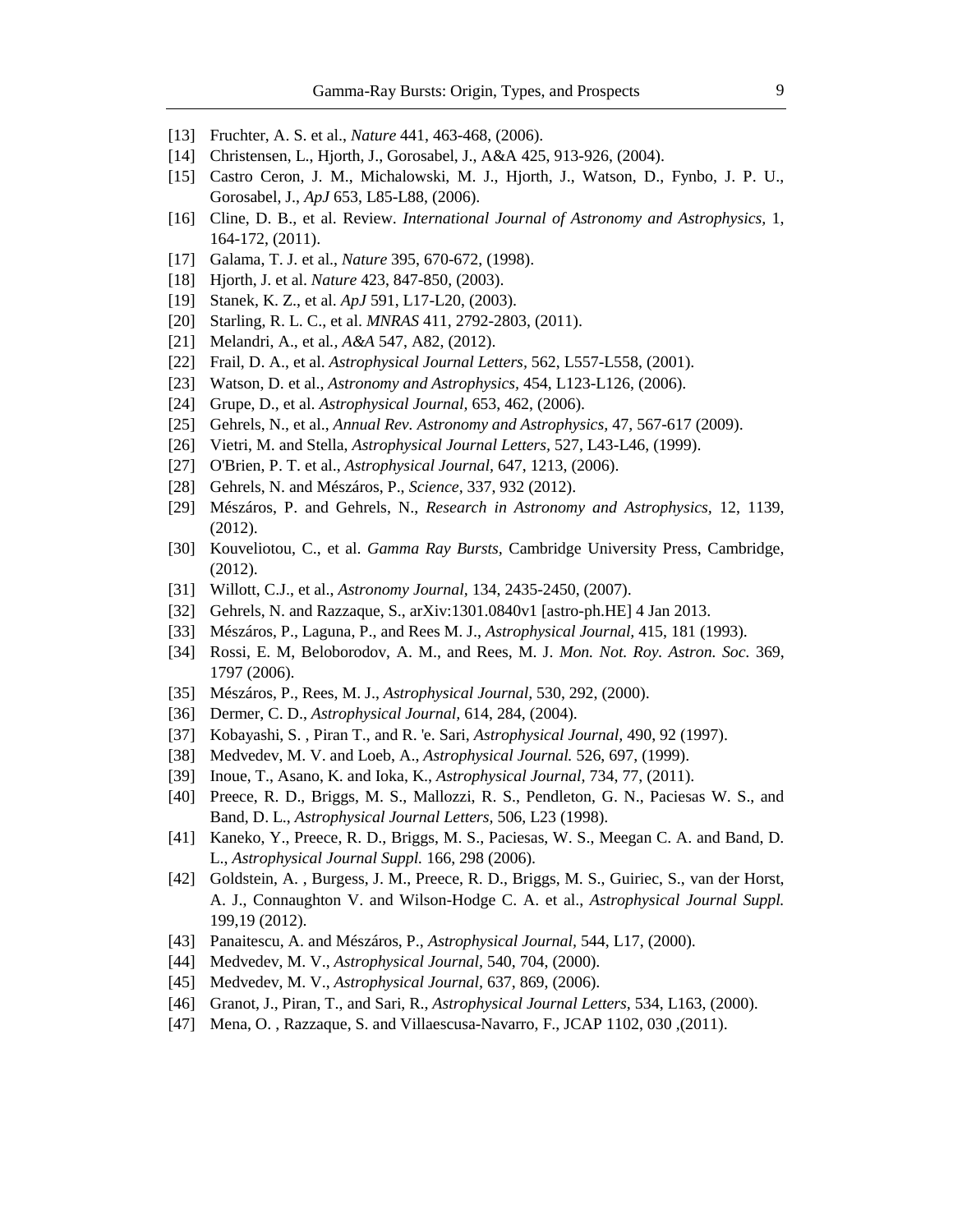- [48] Lloyd-Ronning, N. M. and Petrosian, V., *Astrophysical Journal,* 565, 182 (2002).
- [49] Gehrels, N., et al., *Nature* 437, 851-854, (2005).
- [50] Fox, D. B., et al., *Nature* 437, 845-850,(2005).
- [51] Barthelmy, S. D., et al., *Nature* 438, 994{996, (2005).
- [52] Berger, E., et al., *ApJ* 634, 501-508, (2005).
- [53] Nakar, E., Granot, J., MNRAS 380, 1744-1760, (2007).
- [54] Eichler, D., Livio, M., Piran, T., Schramm, D. N.,. 1989. *Nature* 340, 126-128, (1989).
- [55] Narayan, R., Paczynski, B., Piran, T., *ApJ* 395, L83-L86, (1992).
- [56] Abdo, A. A., et al., *Science,* 323, 1688 (2009).
- [57] Zhang, B. and Pe'er, A. , *Astrophysical Journal,* 700, L65, (2009).
- [58] Usov,, V. V. , M.N.R.A.S 267, 1035, (1994)
- [59] Lyutikov, M. and Blandford, R. D., astro-ph/0312347.
- [60] Thompson, C., Mon. Not. Roy. *Astron. Soc*. 270, 480, (1994).
- [61] Drenkhahn, G., *Astron. Astrophys.* 387, 714, (2002).
- [62] Drenkhahn, G. and Spruit, H. C. , *Astron. Astrophys.* 391,1141, (2002).
- [63] Thompson, C., *Astrophys. J.* 651, 333, (2006).
- [64] Zhang, B. and Yan, H., *Astrophysical Journal,* 726, 90, (2011).
- [65] Rhoads, J. E., *ApJ* 487, L1,(1997).
- [66] Rhoads, J. E., *ApJ,* 525, 737-749, (1999).
- [67] Sari, R., Piran, T., Halpern, J. P., *ApJ* 519, L17-L20, (1999).
- [68] Mészáros, P., and Rees, M. J., *MNRAS* 306, L39-L43, (1999).
- [69] Panaitescu, A., Mészáros, P., *ApJ* 526, 707-715, (1999).
- [70] Sari, R., Piran, T., Halpern, J. P.,. Jets in Gamma-Ray Bursts*. ApJ,* 519, L17-L20, (1999).
- [71] Granot, J., Miller, M., Piran, T., Suen, W. M., Hughes, P. A., In: Costa, E., Frontera, F. Hjorth, J. (Eds.), *Gamma-ray Bursts in the Afterglow Era.* p. 312, (2001).
- [72] Kumar, P., Granot, J. *ApJ,* 591, 1075-1085, (2003).
- [73] Cannizzo, J. K., Gehrels, N., Vishniac, E. T., *ApJ* 601, 380-390, (2004).
- [74] Mészáros, P., Rees, M. J., Wijers, R. A. M. J., *ApJ* 499, 301, (1998).
- [75] Rossi, E., Lazzati, D., Rees, M. J., *MNRAS* 332, 945-950, (2002.).
- [76] Zhang, B., Mészáros, P., *ApJ* 571, 876-879, (2002).
- [77] Kumar, P., Granot, J., *ApJ* 591, 1075-1085, (2003).
- [78] Zhang, B., Dai, X., Lloyd-Ronning, N. M., Mészáros, P., *ApJ* 601, L119-L122, (2004).
- [79] Kumar, P., Piran, T., *ApJ* 535, 152-157, (2000).
- [80] Yamazaki, R., Ioka, K., Nakamura, T., *ApJ* 606, L33- L36, (2004).
- [81] Narayan, R., Kumar, P., *MNRAS* 394, L117-L120, (2009).
- [82] Lazar, A., Nakar, E., Piran, T., *ApJ* 695, L10-L14, (2009).
- [83] Zhang, B., Zhang, B., *ApJ* 782, 92, (2014).
- [84] Totani, T., Panaitescu, A., *ApJ* 576, 120-134, (2002).
- [85] Levinson, A., Ofek, E. O., Waxman, E., Gal-Yam, A., *ApJ* 576, 923-931, (2002).
- [86] Nakar, E., Piran, T., *MNRAS* 330, 920-926, (2002).
- [87] Tagliaferri, G., et al. *Nature* 436, 985-988, (2005).
- [88] Nousek, J. A., et al., *ApJ* 642, 389-400, (2006).
- [89] Zhang, B., Fan, Y. Z., Dyks, J., Kobayashi, S., Meszaros, P., Burrows, D. N., Nousek, J. A., Gehrels, N., *ApJ* 642, 354-370, (2006).
- [90] Kumar P., arXiv:1410.0679v1 [astro-ph. HE] 2 Oct 2014.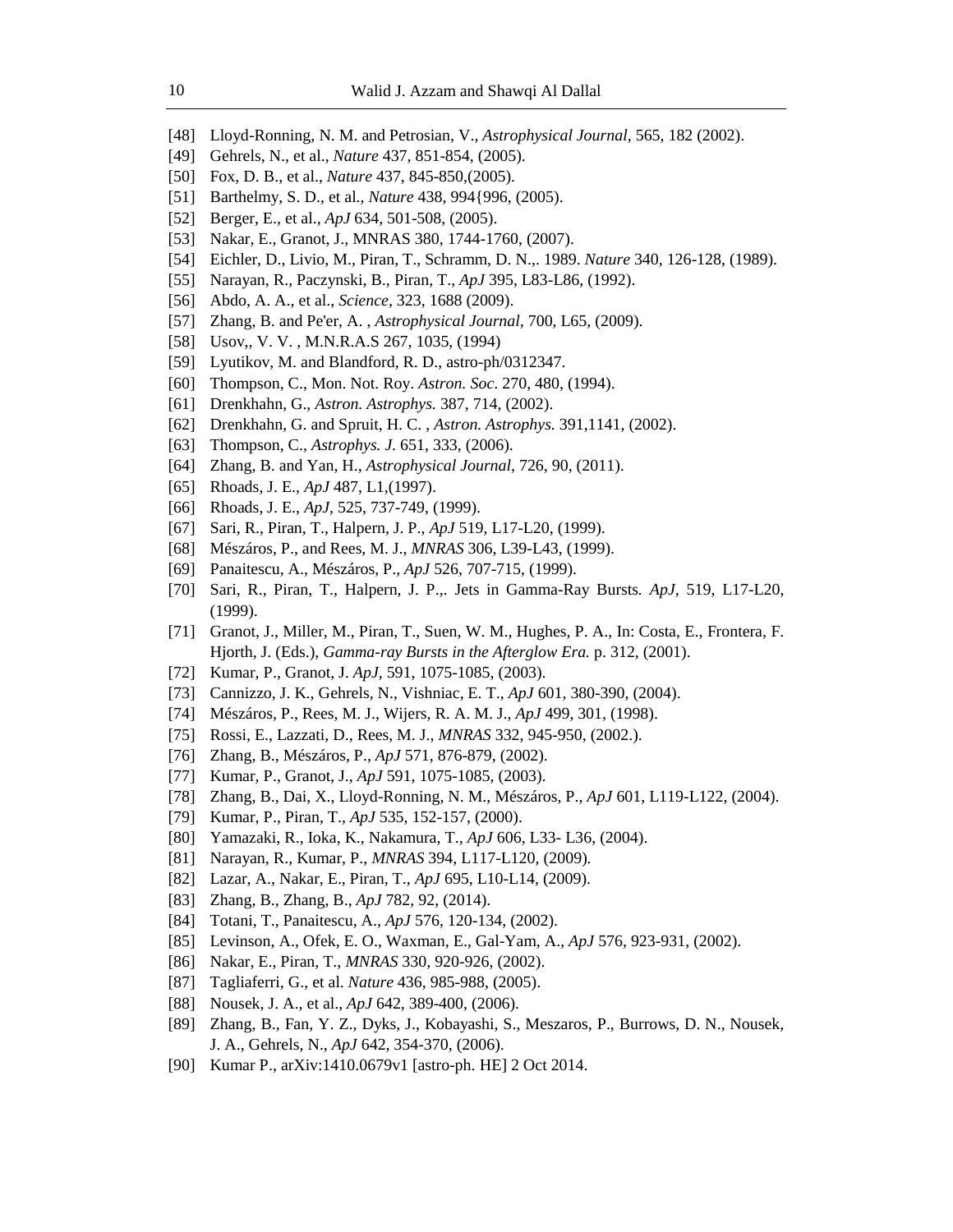- [91] Burrows, D. N., et al. *Science* 309, 1833-1835, (2005).
- [92] Chincarini, G., et al., MNRAS 406, 2113-2148, (2010).
- [93] Margutti, R., Bernardini, G., Barniol Duran, R., Guidorzi, C., Shen, R. F., Chincarini, G., *MNRAS* 410, 1064-1075, (2011).
- [94] Fan, Y. Z., Wei, D. M., *MNRAS* 364, L42-L46, (2005).
- [95] Lazzati, D., Perna, R., *MNRAS* 375, L46{L50, (2007).
- [96] Abdo, A. A., Ackermann, M., Arimoto, M., Asano, K., Atwood, W. B., Axelsson, M., Baldini, L., Ballet, J., Band, D. L., Barbiellini, G., et al., *Science* 323, 1688, (2009).
- [97] Ackermann, M., Asano, K., Atwood, W. B., Axelsson, M., Baldini, L., Ballet, J., Barbiellini, G., Baring, M. G., Bastieri, D., Bechtol, K., et al., *ApJ* 716, 1178-1190, (2010).
- [98] Kumar, P., Barniol Duran, R., *MNRAS* 400, L75-L79, (2009).
- [99] Ghisellini, G., Ghirlanda, G., Nava, L., Celotti, A., *MNRAS* 403, 926-937, (2010).
- [100] Rees, M. J., M\_esz\_aros, P., *MNRAS* 258, 41P{43P, (1992).
- [101] Dermer, C. D., Mitman, K. E., *ApJ* 513, L5-L8, (1999).
- [102] Lyutikov, M., *MNRAS* 369, L5-L8, (2006).
- [103] Thompson, C., *MNRAS* 270, 480, (1994).
- [104] Pe'er, A., Zhang, B., *ApJ* 653, 454-461, (2006).
- [105] Pe'er, A., *ApJ* 682, 463-473, (2008).
- [106] Giannios, D., Spruit, H. C., A&A 469, 1-9, (2007).
- [107] Woosley, S. E*., ApJ* 405, 273-277, (1993).
- [108] Paczynski, B., *ApJ* 494, L45, (1998).
- [109] Woosley, S. E., Bloom, J. S., *Annual Review of Astronomy and Astrophysics 44*, 507- 556, (2006).
- [110] Stanek, K. Z., et al. *ApJ* 591, L17{L20, (2003).
- [111] Hjorth, J., et al. *Nature* 423, 847-850, (2003).
- [112] Lamb, D. Q., Reichart, D. E, *ApJ* 586, 72-78, (2000).
- [113] Zhang, B., Feb.. *Chinese Journal of Astronomy and Astrophysics* 7, 1-50, (2007).
- [114] Daigne, F., Rossi, E. M., Mochkovitch, R., *MNRAS* 372, 1034-1042, (2006).
- [115] Yuksel, H., Kistler, M. D., Beacom, J. F., Hopkins, A. M., *ApJ* 683, L5-L8, (2008).
- [116] Li, Z., Waxman, E., *ApJ* 674, L65-L68, (2008).
- [117] Kistler, M. D., Yuksel, H., Beacom, J. F., Stanek, K. Z., *ApJ* 673, L119-L122, (2008).
- [118] Campisi, M. A., Li, L.-X., Jakobsson, P., *MNRAS* 407, 1972-1980, (2010).
- [119] Robertson, B. E., Ellis, R. S., *ApJ* 744, 95, (2012).
- [120] Li, Z., Waxman, E., *ApJ* 674, L65-L68, (2008).
- [121] Lu, R.-J., Wei, J.-J., Liang, E.-W., Zhang, B.-B., Lu, H.-J., Lu, L.-Z., Lei, W.-H., Zhang, B., *ApJ* 756, 112, (2012).
- [122] Jun-Jie et al, Mon. Not. R. *Asron. Soc. June* (2013). arXiv:130604415v1 [astro-ph. He] 19 June 2013.
- [123] Piran, T., *Rev. Mod. Phys.* 76 (2004) 1143.
- [124] Meszaros, P., *Rep. Prog. Phys.* 69 (2006) 2259.
- [125] Gehrels, N., Ramirez-Ruiz E. and Fox, D.B., *ARA&A* 47 (2009) 567.
- [126] Zhang, B., *Comptes Rendus Physique* 12 (2011) 206 (arXiv:1104.0932).
- [127] Salvaterra, R., Della Valle, M., Campana S. et al., *Nature* 461 (2009) 1258.
- [128] A. Cucchiara, S.B. Cenko, J.S. *Bloom et al.,* ApJ 743 (2011) 154.
- [129] Amati, L., Guidorzi, C., Frontera F., et al., *MNRAS* 391 (2008) 577.